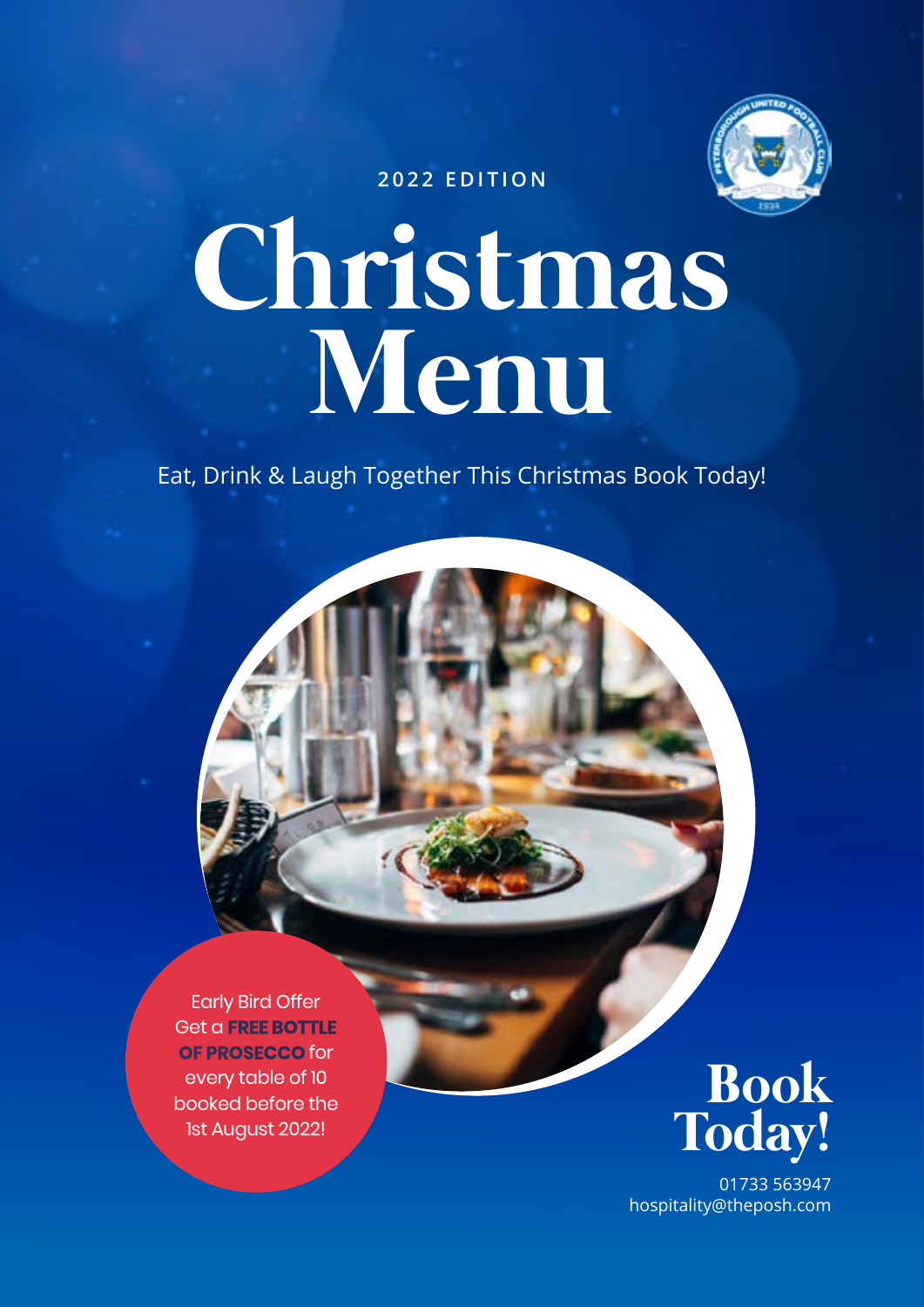MOCKUP

MOCKUP

**MOCKUP** 

## **Early Bird Offer**

#### Get a **FREE BOTTLE OF PROSECCO**

for every table of 10 booked before the 1st August 2022!

## **Hog Roast Menu**

Pulled pork & sage with seasoning and apple sauce

Baked Jacket wedges with garlic and rosemary

Tossed salad, coleslaw & dressings

Honey & mustard marinated sausages

 $2 \times 3$ 

01733 563947 hospitality@theposh.com

**Book** 

**Today!** 

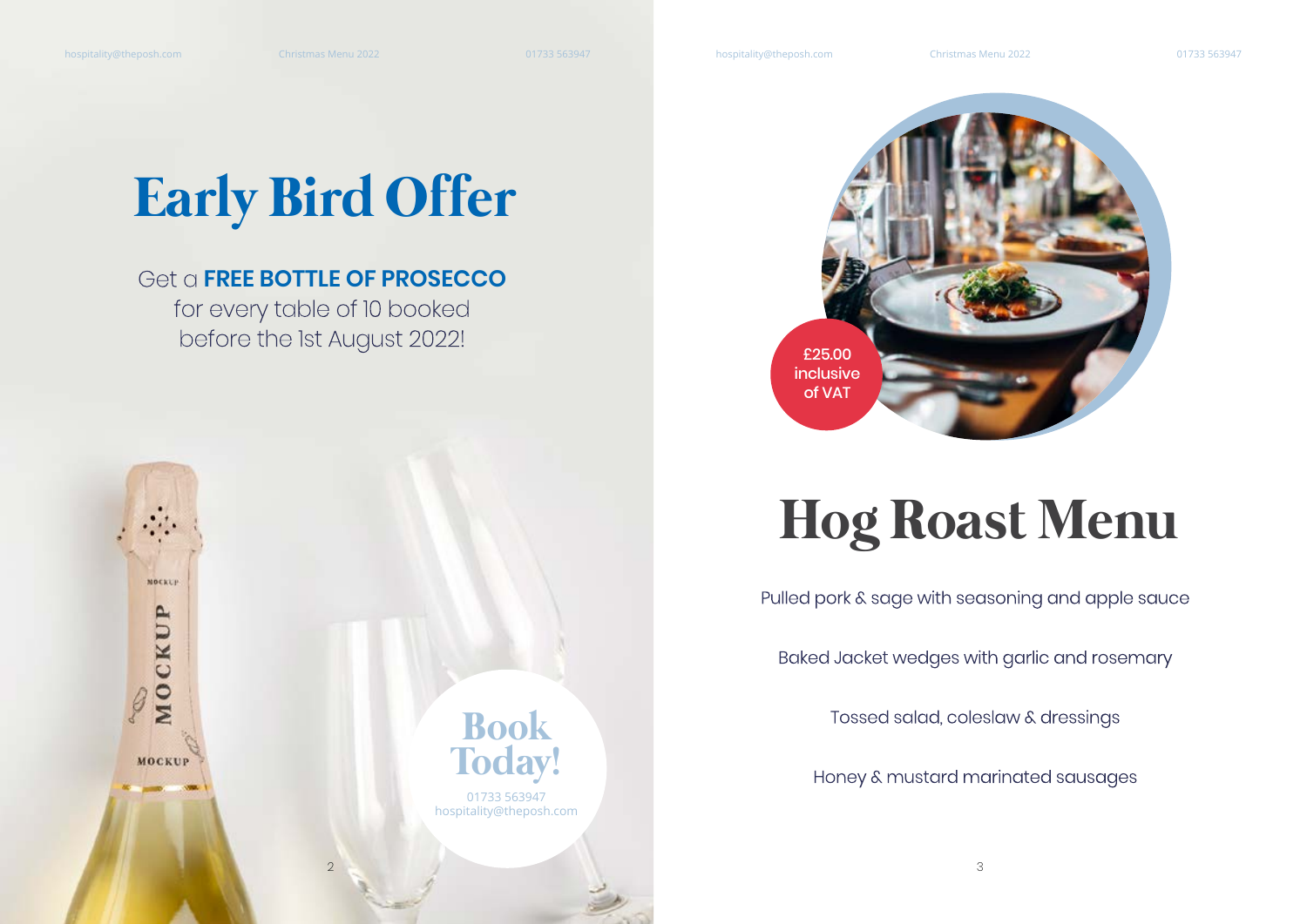hospitality@theposh.com

Christmas Menu 2022

01733 563947

Christmas Menu 2022

### Christmas **Menu 2022**

£42.00 *inclusive* of VAT

#### **STARTER**

Tomato & Red Pepper Soup

Asparaqus and mature Cheddar Tartlet with cream sauce

Stuffed Portobello Mushroom with herbed crumb and cream sauce

#### **MAINS**

Striploin of Beef with roast potatoes, broccoli & carrots with a red wine sauce

Roast local Turkey with all the Trimmings Served with Roast Potatoes and Seasonal **Vegetables** 

Salmon with Lemon & Dill sauce, crushed new potatoes and wilted greens

Mediterranean vegetable and Feta cheese Strudel with a lightly spiced Tomato sauce Served with Roast Potatoes and Seasonal

#### **DESSERT**

**Traditional Christmas Pudding with Brandy** sauce

Millionaires' Cheesecake with Chantilly Cream

British Cheeses with Crackers, Chutney & Grapes

Freshly brewed coffee and Mini Mince pies

### **Breakfast** with Santa

Create new memories and treat your Family to a new magical Christmas experience. Be quick! Santa is getting his sleigh ready for Christmas and has limited spaces available for his special visit to Weston Homes Stadium

#### AVAILARIE 9:30 AM-12 NOON ON SUNDAY 18TH DECEMBER

#### **Breakfast & Brunch Buffet**

(Up to the age of 12 years)

hospitality@theposh.com

. Enalish & Continental Breakfast Buffet

- Children on the good list will receive an extra early Christmas present from Santa himself
- · Peter Burrows will be available for photo opportunities

Please inform us in advance if you have any dietary or allergies



**Book Today!** 

01733 563947 hospitality@theposh.com